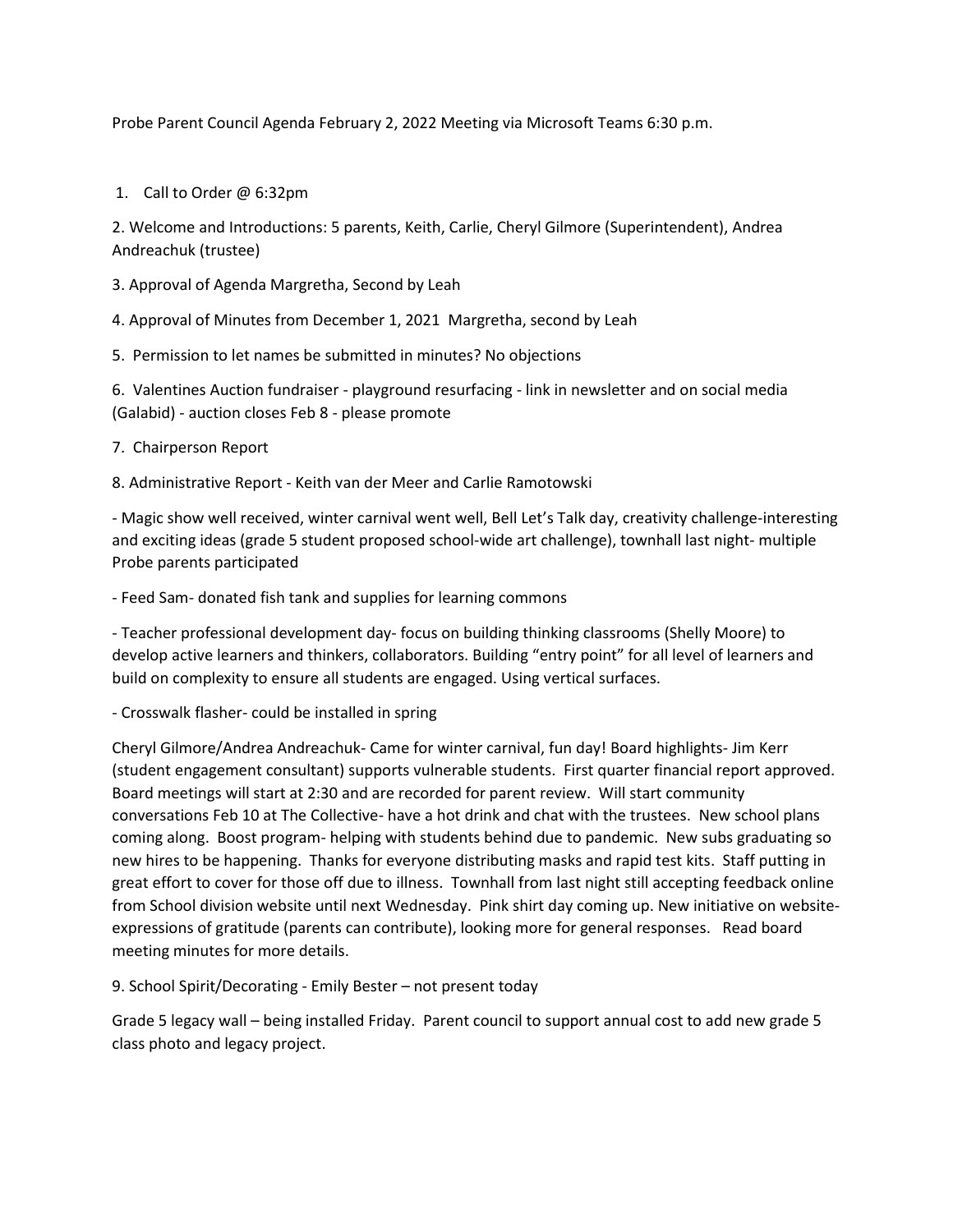8. Teacher Reports – Ellen Probe- Winter carnival week was fun, good attendance. Tricky with student/staff absences as many are affected. 100<sup>th</sup> day of school coming up. Maker's space- fun way to explore and create.

9. Division Council Report - Sara Bond, unable to attend, sent:

Community Engagement Grant: At the last meeting, there were no representatives present from school that had already used their grant. One of the French schools was considering getting some resources in place to help the anglophone parents support their students not only with French, but also learning to read english. This was thought to be allowed if it encouraged parents to engage with the school and was truly a resource for them, not a resource for students. The idea of a guest speaker or facilitated workshop continues to be something many schools are considering.

Community Engagement Committee: Anyone is welcome to attend these meetings - no cap on attendance.

Parent Learning Sessions: March topic will be sleep and the brain.

ASCA annual conference and meeting: April 22, 23, 24 in Edmonton and online.

10.Old Business

A. Budget is approved, reviewed in January with executive members. Fundraisers and fund allocation decided for the year. Dance-a-thon will be late in year so money raised will go to classrooms next year. Discussion during Society meeting, council voted to use funds this school year.

B. Engagement grant: Suggestions include workshop, guest speaker for parents. Keith suggested online presentations. Will vote next meeting.

11. New Business

12. Next Meeting - first Wednesday of each month, March 2 @ 6:30pm via Teams

13. Adjournment at 7:25.

Probe Parent Council Society

- 1. Call to Order at 7:25
- 2. Approval of Agenda Leah, Margretha
- 3. Approval of Minutes from December 1, 2021 Margretha, Leah
- 4. Treasurer Report see above
- A. Budget approved
- B. Annual Return Financial Statements submitted